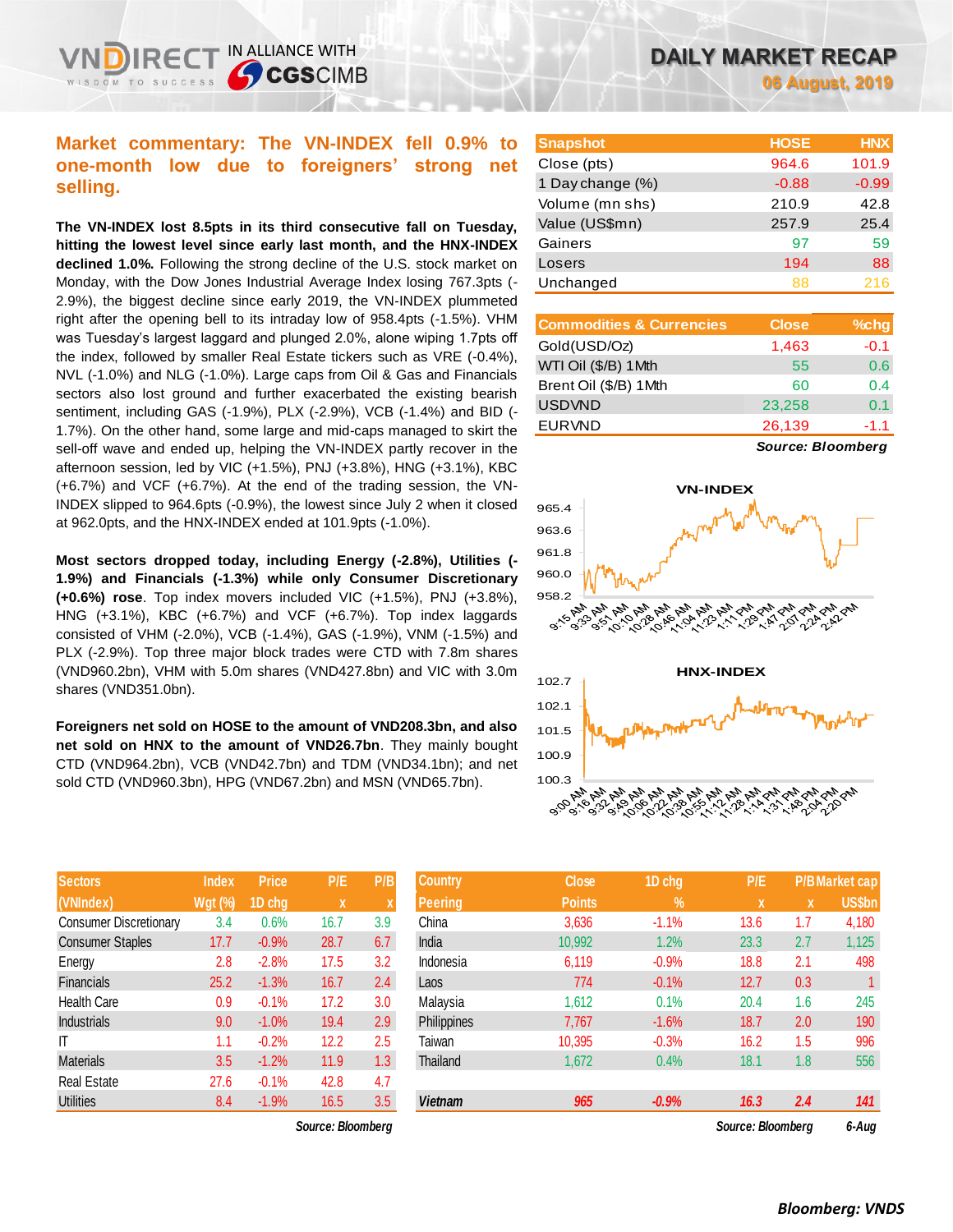## **Market News**

**Oil reversed a decline as China's central bank set the yuan fixing stronger than expected, calming investors after the U.S. escalated the trade war by labeling the Asian nation a currency manipulator.** Futures in New York rose as much as 1.3% after being down as much as 1.8% earlier. China's currency fixing was weaker than 7 per dollar, suggesting officials want to slow the pace of declines in the yuan. The U.S. Treasury Department made the manipulator determination Monday after Beijing allowed the yuan to weaken to the lowest level in more than a decade. While the yuan fix provided some relief to investors, the world's two largest economies are still locked in a tit-for-tat spiral with no end in sight. That's pushed oil down about 6% this month and eclipsed the threat of supply disruptions from the Middle East. Iran could step up its operations against tankers passing through the Strait of Hormuz, the world's most important oil chokepoint, Foreign Minister Javad Zarif said on Monday. *(Bloomberg)*

**Vietnam's estate market expects positive growth in year-end months.** More positive signs would appear in Ho Chi Minh City's property market in the year-end months despite difficulties in the first half of the year, said Chairman of the HCM City Real Estate Association Le Hoang Chau. At a seminar in the city earlier this week, Chau said it was not a rosy picture in the property market. Since March 7, 2017, when the Prime Minister requested the projects using state-owned land to be reviewed, the market has faced considerable challenges and difficulties. In 2017, the real estate market grew 4.07% yoy but began to decline in 2018. In 7M19, the whole market shrank 34% in size, including a 29% fall in the project number and a 34% decrease in the apartment supply. The supply dropped 44% in the high-end segment and 34% in the pocket-sized segment. Meanwhile, there weren't any low-end property projects opened for sale in the second quarter. Between January and July, the city's Construction Department submitted only three new projects to the municipal People's Committee for consideration, down over 80%. State budget revenue from real estate also nosedived more than 60%, he noted. "Every cloud has its own silver lining, the estate market would have more bright prospect from now to the end of this year, including the implementation of projects in the eastern and southern areas," he added. However, he said that authorities should have warnings about difficulties to help policy makers have suitable adjustments to support estate investors. Experts said that bank capital still flows into real estate, which was not necessarily tightened as a concern. Earlier, some were concerned about a draft that will replace Circular 36/2014/TT-NHNN, saying it could have adverse impacts on the real estate market. Accordingly, the State Bank of Viet Nam would reduce the ratio of short-term capital for mediumand long-term loans. Under the three-phase roadmap lasting until 2022, the maximum ratio of short-term funds used for medium- and long-term loans will be reduced to 30% by July 1, 2020. The draft circular also sets the risk weight ratio for home purchasing loans worth VND3bn (US\$129,000) and above at 150% and the rate for loans worth VND1.5bn-VND3bn at 100%. [The current ratio for both loans is 50%.] For loans worth less than VND1.5bn and loans to buy property in social and government-supported housing projects, the rate is set at 50%. The revision was expected to tighten credit into property market, especially luxury housing projects. *(Vietnamnet.vn)*

# **Coverage Universe Update**

## **Vietnam Prosperity Joint Stock Bank (VPB VN) – Update – ADD (+12.8%)**

### **1H19 performance on track**

**Strong loan growth drove NII growth despite NIM compression.** VPB's 1H19 net interest income (NII) grew 18.6% yoy on 24.5% yoy loan growth, whereas net interest margin (NIM) declined by 12bp yoy to 8.8%. NIM fell at both the parent bank and at consumer finance subsidiary – FE Credit – on the back of rising funding costs and squeezing high-risk lending activities. By end-2Q19, credit growth reached 11.1% vs. endFY18, lower than the 16.0% yoy credit growth quota for 2019.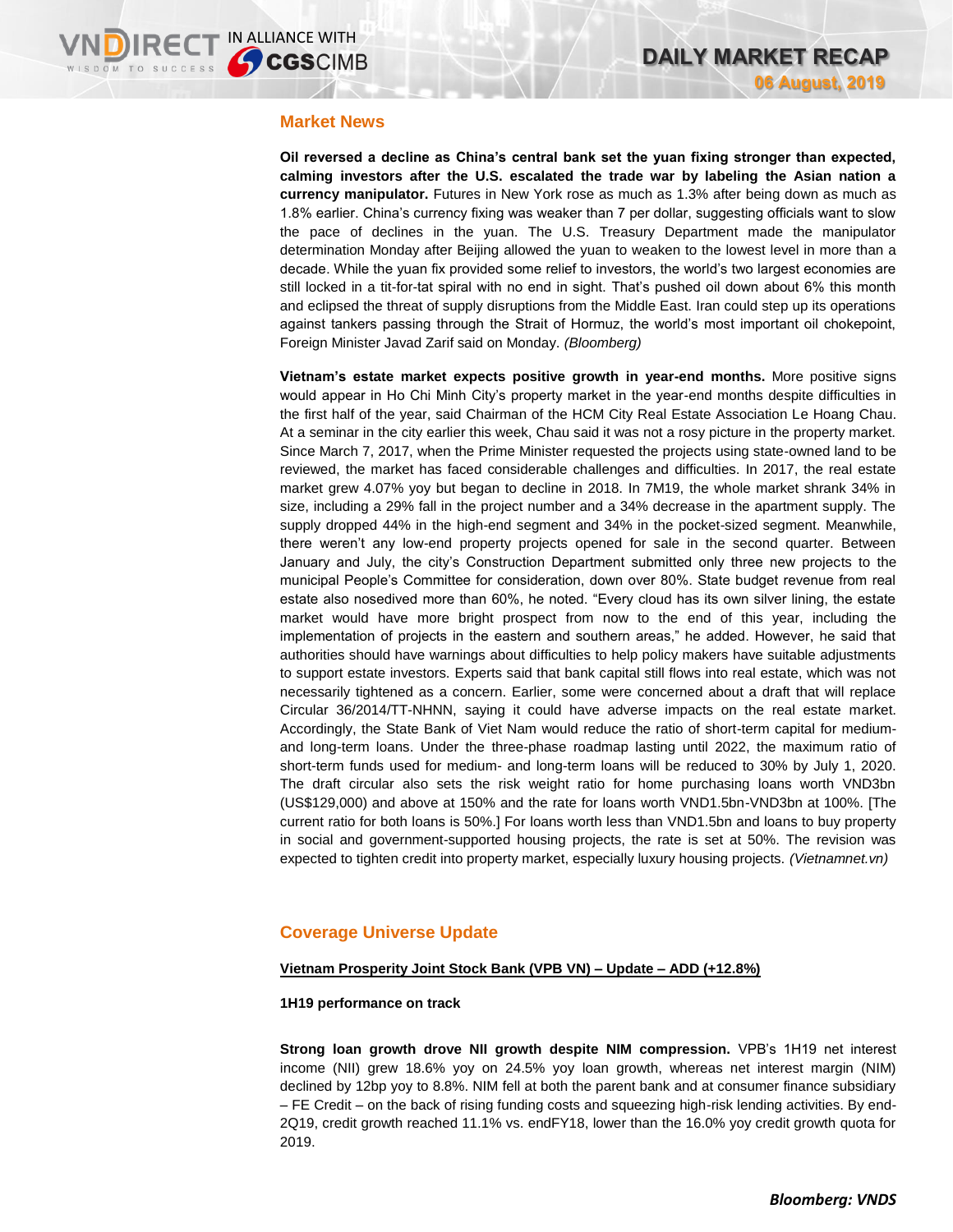**Net fee income doubled but other non-interest income plunged.** Net fee income in 1H19 jumped by 104.2% yoy, thanks to strong bancassurance activities and surging income from payment services. In addition, in 1H18, VPB had to reverse some fee incomes related to credit cards, following the State Bank of Vietnam's inspection at FE Credit. Other non-interest income (non-II) fell 33.3% yoy due to the absence of a one-off income from AIA as agency fee for its exclusive bancassurance agreement. Excluding this income, 1H19 other non-II grew by 31.9% yoy

**DAILY MARKET RECAP** 

**06 August, 2019**

**Asset quality showed signs of improvement.** Loan write-off rate decreased slightly 20bp yoy in 1H19, in tandem with a 70bp yoy decline of non-performing loan (NPL) ratio by end-2Q19. NPL ratio at both the parent bank and FE Credit was lower yoy, at 2.9% and 5.0% respectively. We believe asset quality will gradually improve towards year-end as the bank is scaling down high-risk lending activities in the short term. 1H19 provision expenses grew 18.8% yoy, which was quite modest given VPB's historical performance. Consequently, loan-loss-reserves climbed to 48.5% at end2Q19 from 45.9% at end-4Q18.

**VPB is on track to meet our FY19F forecasts.** VPB's 1H19 net profit reached VND3,471bn (- 0.9% yoy), forming 46% of our FY19F forecast. We expect full-year net profit to be in line with our estimate as we project income from bad debt recovery to increase in 2H19 because bad debt recovery is often slow in 1H due to the New Year holiday season. We maintain our Add rating and TP of 21,200, based on residual income valuation (COE: 14.7%; LTG: 3.0%).

**Re-rating catalysts and downside risks.** VPB's stock could re-rate if there is consistent improvement in its asset quality, which will lead to lower credit costs. A key downside risk is a new circular limiting cash loans and direct loans at consumer finance companies, which could hurt credit growth and NIM at FE Credit.

*Read the full report: [HERE](https://brokingrfs.cimb.com/VjH1aKZMn7IFgMErEWvgUWzOScRg4fdWAV1kfFO9Ulb8Q0h1B-iXdBGS3pHUwYxF-l8MYiZo7RmFSDAr0.pdf)*

# **Notable Corporate Events**

**Vingroup Joint Stock Company (VIC VN) – bond issuance:** VIC planned to raise US\$750m via an issue of non-convertible international bonds, the company said in a letter seeking shareholders' approval. The bonds will be unsecured and listed on Singapore's stock exchange, with maturity terms ranging from three, five to seven years depending on market situation at the time of the issue, VIC said. *(Ndh.vn)*

**Viettel Global Investment Joint Stock Company (VGI VN-UPCOM) – 1H19 business results:**  VGI recorded revenue of nearly VND7,900bn (-1% yoy) in 1H19 while net profit hit VND711bn, or some VND1,100bn above the same period last year, the company said in its second-quarter financial report. In 2Q19 alone, VGI's gross profit jumped 22% yoy to VND1,487bn, and its gross profit margin hit a record of nearly 37% even though revenue stood unchanged from 2Q18, thanks to the firm's focus on its core business - telecommunications. As a result, VGI's EBT in the second quarter hit a record VND,1092bn. *(Cafef.vn)*

*<to be continued>*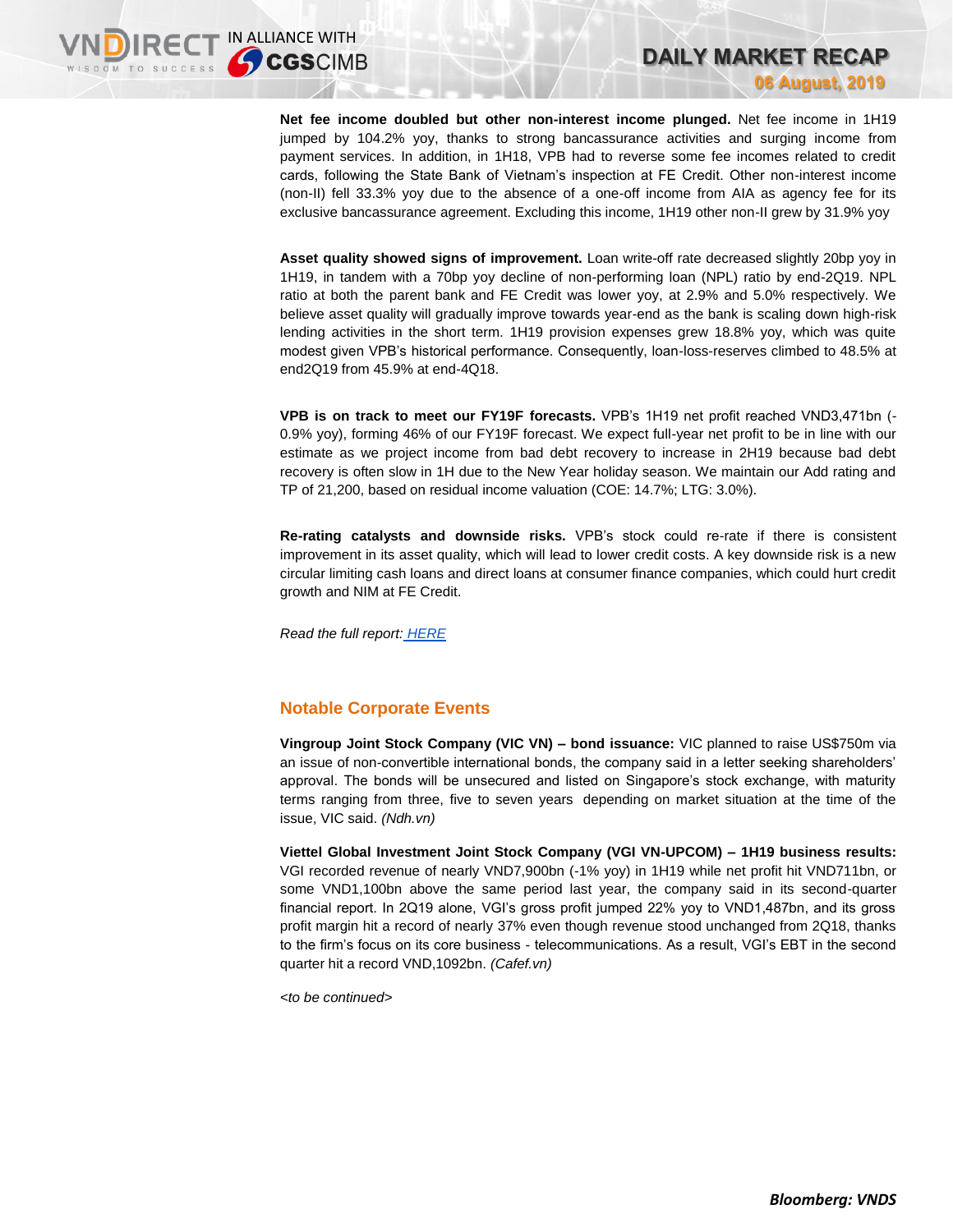# **DAILY MARKET RECAP 06 August, 2019**

**COVERAGE SUMMARY**

WISDOM TO SUCCESS

VND

IRECT IN ALLIANCE WITH

| Ticker          | <b>Close</b><br>price | <b>Adjusted</b><br>target<br>price | <b>Dividend</b><br>yield | <b>Potential</b><br>return | Rating      | <b>Investment thesis summary/Update</b>                                                                                                                                                                                                                                                                                                                                                                                                                                                                                                | Latest<br>report |
|-----------------|-----------------------|------------------------------------|--------------------------|----------------------------|-------------|----------------------------------------------------------------------------------------------------------------------------------------------------------------------------------------------------------------------------------------------------------------------------------------------------------------------------------------------------------------------------------------------------------------------------------------------------------------------------------------------------------------------------------------|------------------|
| PC <sub>1</sub> | 16,200                | 24,500                             | 0.0%                     | 51.2%                      | <b>ADD</b>  | 1. Robust backlog in 2019F. According to the company, the total<br>backlog of the grid erection and installation segment is estimated at<br>VND2,829bn at the beginning of 2019<br>2. Promising outlook for hydropower segment. Investments in<br>hydropower have gradually helped improved PC1's earnings quality                                                                                                                                                                                                                     | <b>Link</b>      |
| <b>LPB</b>      | 7,900                 | 12,200                             | 12.6%                    | 67.0%                      | ADD         | thanks to high margins and recurring, stable revenues.<br>1. LPB has embarked on an extensive branch network expansion<br>initiative that is unmatched by other banks.<br>2. Potential for a boost in fee income from bancassurance.<br>3. LPB is considering migrating to HOSE. A listing on HOSE will<br>increase liquidity for LPB<br>4. High dividend yield on a low valuation.                                                                                                                                                    | Link             |
| <b>NLG</b>      | 30,400                | 35,500                             | 1.6%                     | 18.4%                      | <b>ADD</b>  | 1. Project delay has led to haircut of our FY18F presales estimate.<br>2. Project licenses bode well for FY19F launches.<br>3. New land parcel acquired in Dec to support long term growth.<br>1. ACV is a robust long-term bet on the aviation growth story than                                                                                                                                                                                                                                                                      | Link             |
| <b>ACV</b>      | 84,000                | 105,000                            | 0.0%                     | 25.0%                      | ADD         | even a basket of domestic airline stocks.<br>2. MOT's divestment of ACV stake to be a significant catalyst.<br>3. High return on capital and superior growth prospects justify<br>valuation premium.                                                                                                                                                                                                                                                                                                                                   | <b>Link</b>      |
| <b>DPM</b>      | 13,650                | 17,300                             | 7.3%                     | 34.1%                      | ADD         | 1. Core urea business could face near-term margin pressure due to<br>the expected increases in gas input prices, which will outweigh ASP<br>recovery, in our view.<br>2. NH3-NPK project is the earnings growth driver over the next few<br>years, contributing 1.4-2.6tr annually to revenue starting from<br>2018F. However high interest expense and D&A burden could result<br>in annual losses in 2019-20F.<br>3. Pending VAT policy change in Vietnam is expected to boost<br>DPM's gross margin by 2-3% pts from 2019F onwards. | Link             |
| QNS             | 30,200                | 44,300                             | 1.7%                     | 48.4%                      | ADD         | 1. QNS is the leading branded soymilk player in Vietnam and a<br>major sugar producer.<br>2. The company commanded 82% market share of the packaged<br>soymilk market and accounted for around 10% of total nationwide<br>sugar supply in 2017.                                                                                                                                                                                                                                                                                        | Link             |
| <b>LTG</b>      | 22,800                | 27,300                             | 7.0%                     | 26.7%                      | ADD         | 1. Market leader in the CPC segment with 21% market share (vs.<br>second largest player VFG with 8.3% market share). LTG could<br>easily maintain the market leadership in the segment thanks to (1)<br>extensive distribution network, and (2) established long-term<br>relationships with suppliers.<br>2. Long-term strategy is to focus on the Agrifood segment with high<br>potential in export markets such as China, Philippines, Indonesia,<br>etc.<br>3. LTG is trading far below its domestic peers.                         | Link             |
| ۷СВ             | 76,300                | 83,200                             | 1.0%                     | 10.1%                      | <b>HOLD</b> | 1. Solid core earnings growth with earnings from divestment and<br>bancassurance deals creating uncaptured upside<br>2. Strongly positioned to penetrate the retail banking segment.<br>3. Well-regarded bank with best-in-class asset quality and strong<br>deposit franchise.<br>4. Successful private placement enhanced capital buffers.                                                                                                                                                                                           | <u>Link</u>      |
| <b>MBB</b>      | 21,350                | 34,000                             | 2.8%                     | 62.0%                      | ADD         | 1. Solid earnings on improving NIM and strong fee income growth<br>with huge room to continue to boost asset yields.<br>2. Continued shift towards retail lending supports NIM expansion.<br>3. Dynamic strategy to boost fee income.<br>4. Prudent risk management evinced by a clean balance sheet                                                                                                                                                                                                                                   | Link             |
| <b>VPB</b>      | 18,800                | 21,200                             | 0.0%                     | 12.8%                      | ADD         | 1. The leading market player in consumer finance with high returns<br>on capital.<br>2. Stricter credit controls hampered earnings growth in FY18.<br>3. More digitalisation initiatives to grow fee income and cut costs.<br>VPB has launched a new digital platform in SME banking, retail<br>banking and consumer finance.                                                                                                                                                                                                          | <b>Link</b>      |
| <b>TCM</b>      | 25,900                | 28,200                             | 2.0%                     | 10.9%                      | <b>HOLD</b> | 1. The only vertically-integrated textile manufacturer in Vietnam.<br>2. Sears's bankruptcy will dent FY18 and FY19F earnings.<br>3. EVFTA is expected to confer a competitive advantage to TCM<br>due to "Fabric forward Rules of Origin"                                                                                                                                                                                                                                                                                             | <b>Link</b>      |
| <b>HPG</b>      | 21,750                | 26,600                             | 0.0%                     | 22.3%                      | ADD         | 1. We believe HPG will further consolidate its domestic market<br>share.<br>2. Higher sales volume but lower ASP<br>3. Slight delay and capex overruns on the second phase of Dung<br>Quat Steel Complex project.                                                                                                                                                                                                                                                                                                                      | <b>Link</b>      |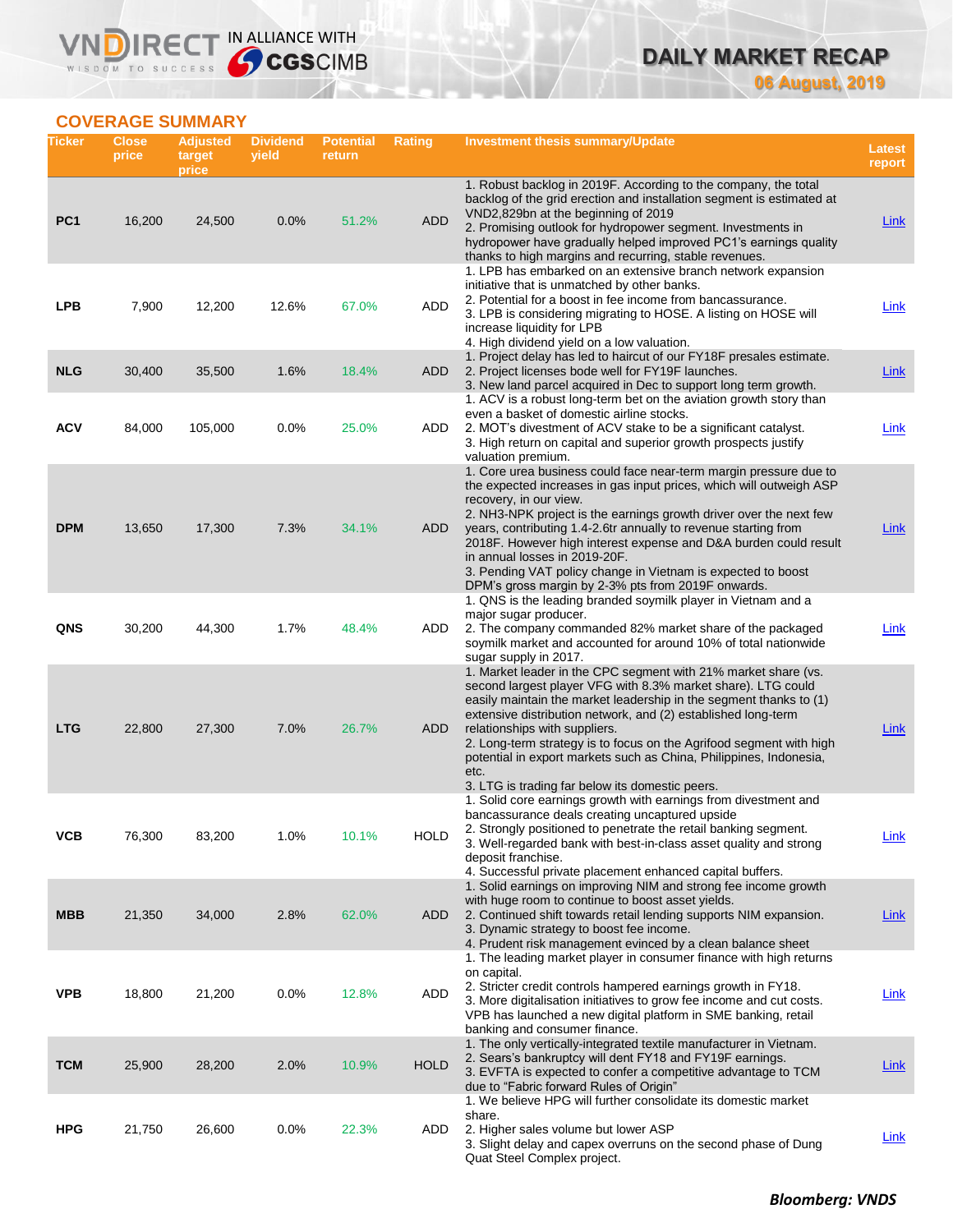# **DAILY MARKET RECAP**

**06 August, 2019**

| Ticker     | Close<br>price | <b>Adjusted</b><br>target<br>price | <b>Dividend</b><br>yield | <b>Potential</b><br>return | Rating        | <b>Investment thesis summary/Update</b>                                                                                                                                                                                                                                                                                                                                                                                                                                             | <b>Latest</b><br>report |
|------------|----------------|------------------------------------|--------------------------|----------------------------|---------------|-------------------------------------------------------------------------------------------------------------------------------------------------------------------------------------------------------------------------------------------------------------------------------------------------------------------------------------------------------------------------------------------------------------------------------------------------------------------------------------|-------------------------|
| <b>PVT</b> | 17,450         | 21,000                             | 6.0%                     | 26.3%                      | <b>ADD</b>    | 1. A beneficiary of secular oil and gas demand growth in Vietnam<br>with stable cash flow and a robust business model.<br>2. PVT boasts a stable business model with assured annual<br>transportation volumes and long-term charter rates.<br>3. We see the ongoing fleet rejuvenation benefitting PVT's long-<br>term prospects.                                                                                                                                                   | <b>Link</b>             |
| <b>STK</b> | 21,150         | 25,200                             | 7.1%                     | 26.3%                      | ADD           | 1. Second-largest synthetic fiber manufacturer in Vietnam.<br>2. STK is a direct beneficiary of CPTPP and the US-China trade<br>war.<br>3. Trang Bang 5 (TB5) project's commercial operations will start in<br>1Q19F.                                                                                                                                                                                                                                                               | Link                    |
| AAA        | 17,400         | 25,300                             | 11.7%                    | 57.1%                      | ADD           | 1. AAA is the largest plastic packaging manufacturer and exporter in<br>South East Asia, with current production capacity of 8,000<br>tonnes/month.<br>2. AAA will be able to capture market share globally in countries<br>such as Japan and the U.S.<br>3. AAA aims to expand its production and adopt effective cost<br>controls.                                                                                                                                                | Link                    |
| <b>PNJ</b> | 83,800         | 88,000                             | 2.7%                     | 7.7%                       | <b>HOLD</b>   | 1. PNJ is leading the jewellery market in Vietnam with an estimated<br>30% market share in the branded segment in 2018, per<br>management.<br>2. Extensive store network and still expanding.<br>3. Sustained momentum at PNJ Gold and anticipated turnaround at<br>PNJ Silver to drive strong topline growth.                                                                                                                                                                      | <b>Link</b>             |
| <b>KDH</b> | 22,500         | 33,500                             | 2.2%                     | 51.1%                      | ADD           | 1. KDH owns 500ha land bank in the inner city area of HCMC<br>following its recent merger with Binh Chanh Construction &<br>Investment (BCI, Unlisted).<br>2. Its strategy to develop mid-range condos and gated townhouse<br>communities makes for a diversified range of products and lowers<br>market risk.<br>3. We believe KDH's high quality housing developments have<br>helped it to establish its brand name among prospective buyers,<br>driving strong sales absorption. | <b>Link</b>             |
| <b>DCM</b> | 8,060          | 9,900                              | 6.2%                     | 29.0%                      | ADD           | 1. Parent company PVN guarantees 12% ROE for the company's<br>urea operations in FY15-18F, protecting DCM from adverse market<br>movements.<br>2. Changes to Vietnam's VAT policy in 2018-19F could help expand<br>DCM's gross margin by 3-4% from 2019F onwards, in our view.<br>3. Uncertainty around 2019F input gas price policy, however, is a<br>major risk that could counter positive effects of VAT policy change.                                                         | Link                    |
| <b>VTP</b> | 146,200        | 111,000                            | 1.0%                     | $-23.1%$                   | <b>REDUCE</b> | 1. High growth company in a fast-evolving industry.<br>2. VTP's market share gains can be attributed to advanced<br>technology and strong infrastructure.<br>3. VTP's core sales is expected to grow at a CAGR of 48.5% to<br>2020.<br>4. Healthy financial status with strong cash reserves and high ROE.                                                                                                                                                                          | Link                    |
| <b>ACB</b> | 21,700         | 30,400                             | 4.6%                     | 44.7%                      | ADD           | 1. Well-established retail brand name and customer base.<br>2. Large retail customer base enables a strong fee income<br>franchise.<br>3. Legacy issues resolved, resulting in a healthy balance sheet.                                                                                                                                                                                                                                                                             | <b>Link</b>             |
| <b>GAS</b> | 102,000        | 105,700                            | 5.7%                     | 9.3%                       | <b>HOLD</b>   | 1. Flat oil price outlook could weigh on sales growth<br>2. Depleting gas supply puts pressure on input costs<br>3. Demand and capacity expansion to partly offset rising costs                                                                                                                                                                                                                                                                                                     | Link                    |
| <b>PVS</b> | 20,200         | 25,000                             | 6.0%                     | 29.8%                      | ADD           | 1. A diversified oilfield services company with strong financial health<br>2. Key beneficiary of Vietnam's push for renewed dry gas reserves<br>3. Strong earnings growth expected in FY18-21F                                                                                                                                                                                                                                                                                      | Link                    |
| <b>PVD</b> | 15,500         | 17,800                             | 0.0%                     | 14.8%                      | <b>HOLD</b>   | 1. PVD's rig fleet as young enough to benefit from anticipated global<br>oilfield services market upturn<br>2. We differ in expecting PVD's profitability to turn around in FY19-<br>21F                                                                                                                                                                                                                                                                                            | <b>Link</b>             |
| <b>MSH</b> | 63,700         | 62,500                             | 5.5%                     | 3.6%                       | HOLD          | 1. MSH leads position in apparel manufacturing industry, solidified<br>by a strong customer base of global premium fashion brands.<br>2. A change in product mix with larger contribution from high-margin<br>FOB (Free on Board) apparel production is expected to be the near-<br>term growth driver.                                                                                                                                                                             | <b>Link</b>             |
| <b>MWG</b> | 110,000        | 118,800                            | 1.3%                     | 9.3%                       | <b>HOLD</b>   | 1. Mobile World Investment Corporation (MWG) is the largest<br>consumer electronics retailer in term of both revenue and earnings.<br>2. We see long-term potential in the grocery retail business,<br>underpinned by: 1) high-growth segment to lure both local and<br>foreign retailers; and 2) improving performance of BHX in late-2018.                                                                                                                                        | <u>Link</u>             |

**VNDIRECT IN ALLIANCE WITH**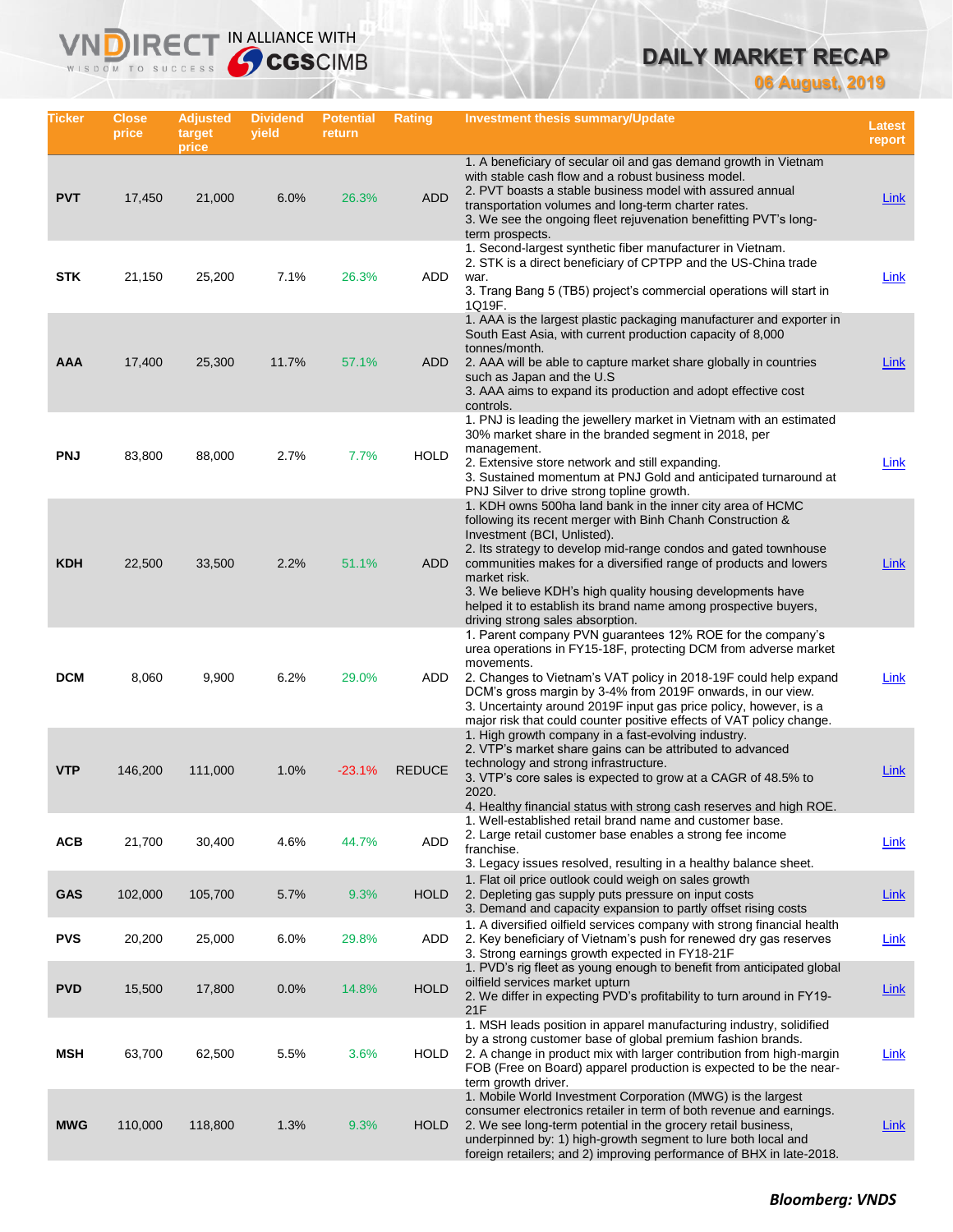# **DAILY MARKET RECAP**

**06 August, 2019**

| <b>Ticker</b> | <b>Close</b><br>price | <b>Adjusted</b><br>target<br>price | <b>Dividend</b><br>vield | <b>Potential</b><br><b>return</b> | <b>Rating</b> | <b>Investment thesis summary/Update</b>                                                                                                                                                                                                                               | Latest<br>report |
|---------------|-----------------------|------------------------------------|--------------------------|-----------------------------------|---------------|-----------------------------------------------------------------------------------------------------------------------------------------------------------------------------------------------------------------------------------------------------------------------|------------------|
| <b>POW</b>    | 13.450                | 18.334                             | 0.0%                     | 36.3%                             | ADD.          | 1. The leading gas-fired power producer in Vietnam<br>2. Riding the anticipated power shortage in the South of Vietnam<br>3. Well-positioned to excel in the competitive electricity market<br>4. Vigorous 2019F outlook, solid EPS growth of 16.6% over FY18-<br>21F | Link             |
| <b>TCB</b>    | 20.250                | 27,400                             | 0.0%                     | 35.3%                             | <b>ADD</b>    | 1. Unique ecosystem banking approach that is unmatched by rivals.<br>2. TCB has the strongest and most diversified non-II franchise.<br>3. Advanced technology enables customer-centric system.<br>4. Potential re-rating catalysts and downside risks.               | Link             |

**VNDIRECT IN ALLIANCE WITH**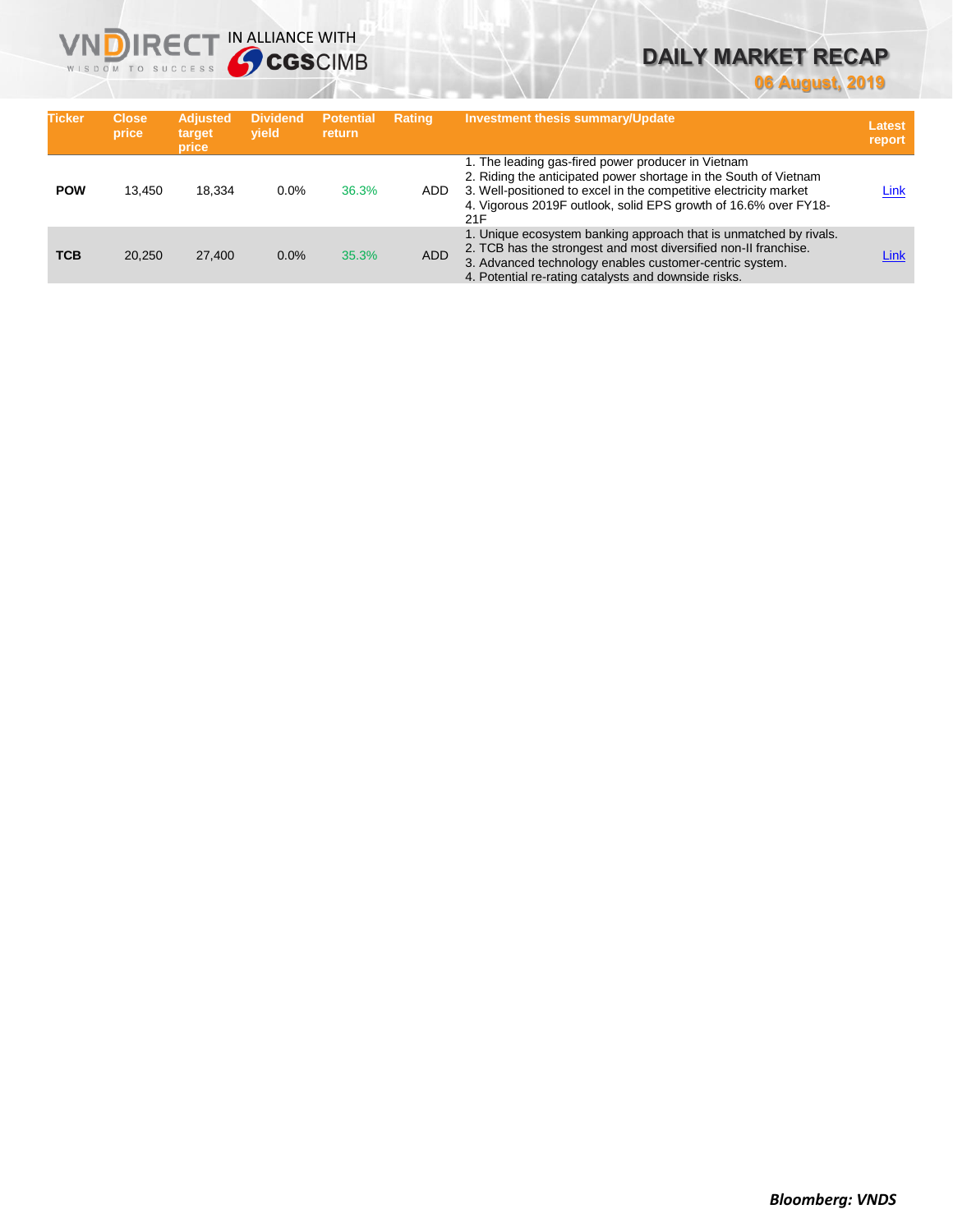## **MARKET MOVEMENTS**

WISDOM TO SUCCESS

| <b>HOSE</b>        |              |       |      |               |              |
|--------------------|--------------|-------|------|---------------|--------------|
| <b>Top gainers</b> |              |       |      |               | <b>VND</b>   |
| <b>Ticker</b>      | Last         | Cha   | %chq | Vol.          | <b>Index</b> |
|                    | <b>Price</b> |       |      |               | impact       |
| <b>HUB</b>         | 21,400       | 1,400 | 7.00 | 97,720        | 0.006        |
| <b>RIC</b>         | 5,370        | 350   | 6.97 | 1,140         | 0.003        |
| <b>DMC</b>         | 89,200       | 5,800 | 6.95 | 13.610        | 0.060        |
| <b>ITA</b>         | 3.390        | 220   |      | 6.94 13.93MLN | 0.061        |
| <b>SVT</b>         | 6,630        | 430   | 6.94 | 30            | 0.001        |

NDIRECT IN ALLIANCE WITH

| <b>Top losers</b> |              |          |         |        | <b>VND</b>   |
|-------------------|--------------|----------|---------|--------|--------------|
| <b>Ticker</b>     | Last         | Cha      | %chq    | Vol.   | <b>Index</b> |
|                   | <b>Price</b> |          |         |        | impact       |
| <b>NAV</b>        | 8,270        | $-620$   | $-6.97$ | 200    | $-0.001$     |
| <b>VTB</b>        | 14,700       | $-1,100$ | $-6.96$ | 1,920  | $-0.004$     |
| LGC               | 34,150       | $-2,550$ | $-6.95$ | 10     | $-0.145$     |
| <b>YEG</b>        | 52,400       | $-3,900$ | $-6.93$ | 98,570 | $-0.036$     |
| <b>MCP</b>        | 20,350       | $-1,500$ | $-6.86$ | 70     | $-0.007$     |

| <b>Top index movers</b> |              |        |      |         |              |  |  |  |  |
|-------------------------|--------------|--------|------|---------|--------------|--|--|--|--|
| <b>Ticker</b>           | Last         | Cha    | %chq | Vol.    | <b>Index</b> |  |  |  |  |
|                         | <b>Price</b> |        |      |         | impact       |  |  |  |  |
| VIC                     | 119,800      | 1,800  | 1.53 | 441.590 | 1.779        |  |  |  |  |
| <b>PNJ</b>              | 83,800       | 3,100  | 3.84 | 1.43MLN | 0.204        |  |  |  |  |
| <b>HNG</b>              | 18.250       | 550    | 3.11 | 1.09MLN | 0.144        |  |  |  |  |
| <b>KBC</b>              | 16.000       | 1,000  | 6.67 | 6.43MLN | 0.141        |  |  |  |  |
| <b>VCF</b>              | 201,500      | 12,700 | 6.73 | 8,020   | 0.100        |  |  |  |  |

|               | <b>VND</b><br><b>Top index laggers</b> |          |         |         |              |  |  |  |  |  |
|---------------|----------------------------------------|----------|---------|---------|--------------|--|--|--|--|--|
| <b>Ticker</b> | Last                                   | Cha      | %chq    | Vol.    | <b>Index</b> |  |  |  |  |  |
|               | <b>Price</b>                           |          |         |         | impact       |  |  |  |  |  |
| <b>VHM</b>    | 83,500                                 | $-1,700$ | $-2.00$ | 960,830 | $-1.682$     |  |  |  |  |  |
| <b>VCB</b>    | 76,300                                 | $-1,100$ | $-1.42$ | 1.17MLN | $-1.205$     |  |  |  |  |  |
| <b>GAS</b>    | 102,000                                | $-2,000$ | $-1.92$ | 409.620 | $-1.131$     |  |  |  |  |  |
| <b>VNM</b>    | 120,200                                | $-1,800$ | $-1.48$ | 938,500 | $-0.926$     |  |  |  |  |  |
| <b>PLX</b>    | 61,300                                 | $-1,800$ | $-2.85$ | 1.30MLN | $-0.688$     |  |  |  |  |  |

| <b>Top liquidity</b> |                      |          |         |                 | <b>VND</b>      | <b>Top liquidity</b> |                      |          |         |                   | <b>VND</b>             |
|----------------------|----------------------|----------|---------|-----------------|-----------------|----------------------|----------------------|----------|---------|-------------------|------------------------|
| <b>Ticker</b>        | Last<br><b>Price</b> | Chg      | %chq    | Val.<br>(VNDbn) | Index<br>impact | <b>Ticker</b>        | Last<br><b>Price</b> | Chg      | $%$ chq | Val.<br>(VNDbn)   | <b>Index</b><br>impact |
| <b>ROS</b>           | 28.500               | 400      | 1.42    | 339             | 0.067           | <b>PVS</b>           | 20,200               | $-1.100$ | $-5.16$ | 140               | $-0.279$               |
| <b>HPG</b>           | 21,750               | $-400$   | $-1.81$ | 123             | $-0.326$        | <b>ACB</b>           | 21,700               | $-300$   | $-1.36$ | 39                | $-0.506$               |
| <b>PNJ</b>           | 83.800               | 3,100    | 3.84    | 118             | 0.204           | <b>VCS</b>           | 84.100               | $-1,400$ | $-1.64$ | 38                | $-0.048$               |
| <b>VJC</b>           | 130.100              | $-600$   | $-0.46$ | 116             | $-0.096$        | <b>VCR</b>           | 17.200               | 1,500    | 9.55    | 33                | 0.014                  |
| VNM                  | 120,200              | $-1,800$ | $-1.48$ | 113             | $-0.926$        | <b>NDN</b>           | 18,300               | 600      | 3.39    | 27                | 0.029                  |
|                      |                      |          |         |                 |                 |                      |                      |          |         | Source: Bloomberg |                        |

| <b>HOSE</b>        |              |       |      |               |              |                    |              | <b>HNX</b> |         |         |              |
|--------------------|--------------|-------|------|---------------|--------------|--------------------|--------------|------------|---------|---------|--------------|
| <b>Top gainers</b> |              |       |      |               | <b>VND</b>   | <b>Top gainers</b> |              |            |         |         | <b>VND</b>   |
| Ticker             | Last         | Chg   | %chg | Vol.          | <b>Index</b> | Ticker             | Last         | Chg        | $%$ chg | Vol.    | <b>Index</b> |
|                    | <b>Price</b> |       |      |               | impact       |                    | <b>Price</b> |            |         |         | impact       |
| HUB                | 21,400       | 1.400 | 7.00 | 97.720        | 0.006        | BII                | 1.100        | 100        | 10.00   | 987,600 | 0.004        |
| <b>RIC</b>         | 5,370        | 350   | 6.97 | 1,140         | 0.003        | S99                | 8,800        | 800        | 10.00   | 215,200 | 0.036        |
| <b>DMC</b>         | 89,200       | 5,800 | 6.95 | 13.610        | 0.060        | C69                | 22,100       | 2,000      | 9.95    | 592,500 | 0.011        |
| <b>ITA</b>         | 3,390        | 220   |      | 6.94 13.93MLN | 0.061        | DC4                | 11,200       | 1,000      | 9.80    | 4,100   | 0.005        |
| <b>SVT</b>         | 6,630        | 430   | 6.94 | 30            | 0.001        | <b>CLH</b>         | 15,900       | 1,400      | 9.66    | 200     | 0.007        |
|                    |              |       |      |               |              |                    |              |            |         |         |              |

| <b>Top losers</b> |                      |          |         |        | <b>VND</b>             | <b>Top losers</b> |                      |          |          |         | <b>VND</b>             |
|-------------------|----------------------|----------|---------|--------|------------------------|-------------------|----------------------|----------|----------|---------|------------------------|
| Ticker            | Last<br><b>Price</b> | Chg      | $%$ chq | Vol.   | <b>Index</b><br>impact | Ticker            | Last<br><b>Price</b> | Chg      | $%$ chq  | Vol.    | <b>Index</b><br>impact |
| <b>NAV</b>        | 8.270                | $-620$   | $-6.97$ | 200    | $-0.001$               | <b>ACM</b>        | 400                  | $-100$   | $-20.00$ | 162.000 | $-0.005$               |
| <b>VTB</b>        | 14,700               | $-1,100$ | $-6.96$ | 1,920  | $-0.004$               | <b>DST</b>        | 900                  | $-100$   | $-10.00$ | 490,300 | $-0.003$               |
| LGC               | 34,150               | $-2,550$ | $-6.95$ | 10     | $-0.145$               | ∟DP.              | 23,400               | $-2,600$ | $-10.00$ | 2,100   | $-0.004$               |
| YEG               | 52,400               | $-3,900$ | $-6.93$ | 98,570 | $-0.036$               | <b>VHE</b>        | 15,400               | $-1,700$ | $-9.94$  | 19,000  | $-0.007$               |
| <b>MCP</b>        | 20,350               | $-1,500$ | $-6.86$ | 70     | $-0.007$               | VNT               | 36,500               | $-4,000$ | $-9.88$  | 29,600  | $-0.010$               |
|                   |                      |          |         |        |                        |                   |                      |          |          |         |                        |

| <b>VND</b><br>Top index movers |                      |        |      |         |                        | <b>Top index movers</b> |                      | <b>VND</b> |         |         |                        |
|--------------------------------|----------------------|--------|------|---------|------------------------|-------------------------|----------------------|------------|---------|---------|------------------------|
| Ticker                         | Last<br><b>Price</b> | Chg    | %chq | Vol.    | <b>Index</b><br>impact | Ticker                  | Last<br><b>Price</b> | Chg        | $%$ chq | Vol.    | <b>Index</b><br>impact |
| VIC                            | 119,800              | 1.800  | 1.53 | 441.590 | 1.779                  | S99                     | 8.800                | 800        | 10.00   | 215.200 | 0.036                  |
| PNJ                            | 83,800               | 3.100  | 3.84 | 1.43MLN | 0.204                  | <b>NDN</b>              | 18,300               | 600        | 3.39    | 1.50MLN | 0.029                  |
| HNG                            | 18.250               | 550    | 3.11 | 1.09MLN | 0.144                  | L14                     | 64.000               | 2,200      | 3.56    | 179.100 | 0.025                  |
| <b>KBC</b>                     | 16.000               | 1.000  | 6.67 | 6.43MLN | 0.141                  | <b>DTD</b>              | 17,400               | 1.500      | 9.43    | 532.700 | 0.025                  |
| <b>VCF</b>                     | 201,500              | 12,700 | 6.73 | 8,020   | 0.100                  | <b>PGS</b>              | 33,000               | 600        | 85. ا   | 4,700   | 0.021                  |

|            | <b>Top index laggers</b> |          |         |         | <b>VND</b> | <b>Top index laggers</b> |              |          |         |         |              |
|------------|--------------------------|----------|---------|---------|------------|--------------------------|--------------|----------|---------|---------|--------------|
| Ticker     | Last                     | Chg      | %chq    | Vol.    | Index      | Ticker                   | Last         | Chg      | $%$ chq | Vol.    | <b>Index</b> |
|            | <b>Price</b>             |          |         |         | impact     |                          | <b>Price</b> |          |         |         | impact       |
| VHM        | 83.500                   | $-1.700$ | $-2.00$ | 960.830 | $-1.682$   | ACB                      | 21.700       | $-300$   | $-1.36$ | 1.82MLN | $-0.506$     |
| <b>VCB</b> | 76.300                   | $-1.100$ | $-1.42$ | 1.17MLN | $-1.205$   | <b>PVS</b>               | 20,200       | $-1.100$ | $-5.16$ | 6.83MLN | $-0.279$     |
| GAS        | 102.000                  | $-2.000$ | $-1.92$ | 409.620 | $-1.131$   | <b>SHB</b>               | 6.400        | $-100$   | $-1.54$ | 3.95MLN | $-0.115$     |
| <b>VNM</b> | 120,200                  | $-1.800$ | $-1.48$ | 938,500 | $-0.926$   | <b>VCS</b>               | 84.100       | $-1.400$ | $-1.64$ | 447.200 | $-0.048$     |
| <b>PLX</b> | 61.300                   | $-1.800$ | $-2.85$ | 1.30MLN | $-0.688$   | <b>DGC</b>               | 30,800       | $-600$   | $-1.91$ | 325.200 | $-0.047$     |

| <b>Top liquidity</b> |              |          |         |         | <b>VND</b>   |
|----------------------|--------------|----------|---------|---------|--------------|
| <b>Ticker</b>        | Last         | Cha      | %chq    | Val.    | <b>Index</b> |
|                      | <b>Price</b> |          |         | (VNDbn) | impact       |
| <b>PVS</b>           | 20,200       | $-1,100$ | $-5.16$ | 140     | $-0.279$     |
| <b>ACB</b>           | 21,700       | $-300$   | $-1.36$ | 39      | $-0.506$     |
| <b>VCS</b>           | 84,100       | $-1,400$ | $-1.64$ | 38      | $-0.048$     |
| <b>VCR</b>           | 17,200       | 1,500    | 9.55    | 33      | 0.014        |
| <b>NDN</b>           | 18,300       | 600      | 3.39    | 27      | 0.029        |

*Source: Bloomberg*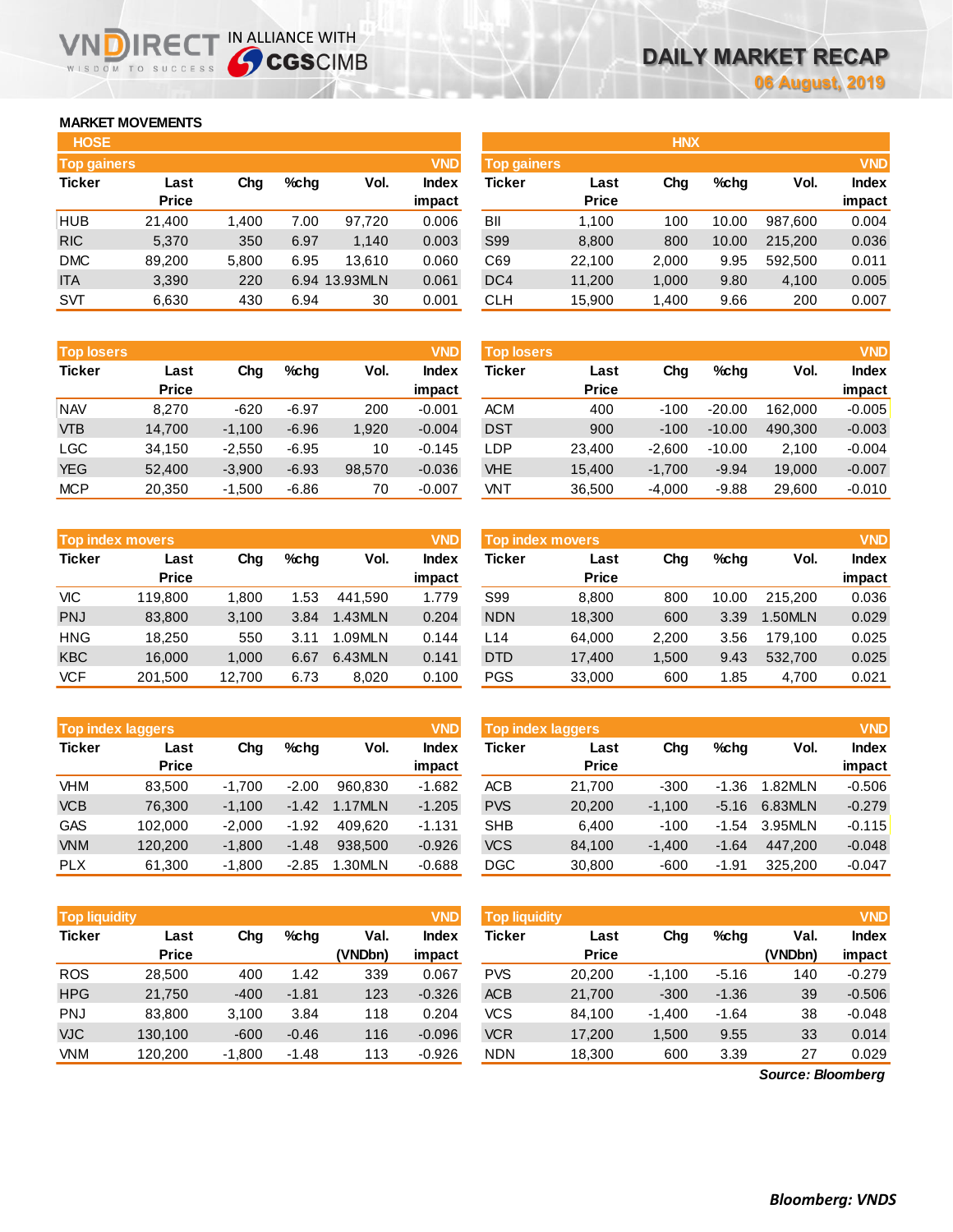## **FOREIGN ACTIVITIES**

WISDOM TO SUCCESS

**IRECT IN ALLIANCE WITH** 

| <b>Volume (Mn'shs)</b> | <b>HOSE</b> | <b>HNX</b> | Value (VND'bn)        | <b>HOSE</b> | <b>HNX</b> |
|------------------------|-------------|------------|-----------------------|-------------|------------|
| <b>BUY</b>             | 15.6        | 0.5        | <b>BUY</b>            | 1,290.2     | 8.7        |
| % of market            | 7.6%        | 1.3%       | % of market           | 22.1%       | 1.5%       |
| <b>SELL</b>            | 21.7        | 1.8        | <b>SELL</b>           | 1,498.5     | 35.4       |
| % of market            | 10.6%       | 4.1%       | % of market           | 25.7%       | 6.0%       |
| <b>NET BUY (SELL)</b>  | (6.1)       | (1.2)      | <b>NET BUY (SELL)</b> | (208.3)     | (26.7)     |

*Source: HSX, HNX*

**Foreign net buy/sell (30 days) in VND'bn**



| <b>YTD ACCUMULATION</b> |             |            |                       |             |                             |
|-------------------------|-------------|------------|-----------------------|-------------|-----------------------------|
| <b>Volume (MIn'shs)</b> | <b>HOSE</b> | <b>HNX</b> | <b>Value (VND'bn)</b> | <b>HOSE</b> | <b>HNX</b>                  |
| <b>BUY</b>              | 2,271.7     | 150.7      | <b>BUY</b>            | 106,474.7   | 2,787.4                     |
| % of market             | 9.3%        | $3.0\%$    | % of market           | 19.0%       | 1.7%                        |
| <b>SELL</b>             | 2,252.8     | 195.5      | SELL                  | 96,780.6    | 3,270.2                     |
| % of market             | 9.2%        | 3.8%       | % of market           | 17.2%       | 1.9%                        |
| <b>NET BUY (SELL)</b>   | 18.9        | (44.8)     | <b>NET BUY (SELL)</b> | 9,694       | (482.8)<br>Source: HSX, HNX |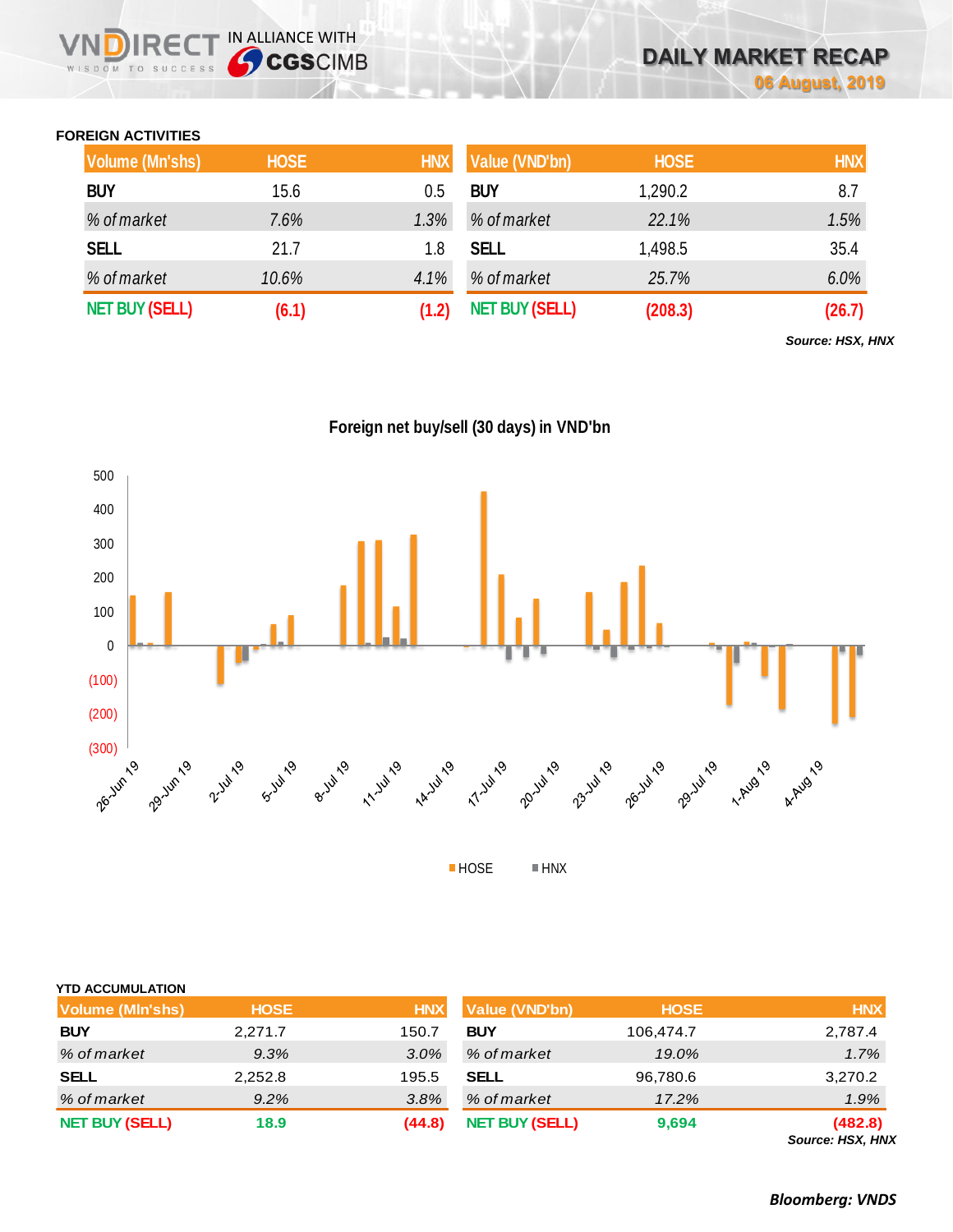## **FOREIGN ACTIVITIES**

WISDOM TO SUCCESS

**VNDIRECT IN ALLIANCE WITH** 

|               |                               | <b>HOSE</b> |         |       |                        | <b>HNX</b>                    |                      |          |         |       |                        |  |
|---------------|-------------------------------|-------------|---------|-------|------------------------|-------------------------------|----------------------|----------|---------|-------|------------------------|--|
|               | Top buy by foreigners (value) |             |         |       | <b>VND'bn</b>          | Top buy by foreigners (value) |                      |          |         |       |                        |  |
| <b>Ticker</b> | Last<br><b>Price</b>          | Chg         | $%$ chg | Value | <b>Index</b><br>impact | <b>Ticker</b>                 | Last<br><b>Price</b> | Chg      | %chg    | Value | <b>Index</b><br>impact |  |
| <b>CTD</b>    | 113.000                       | $-2,000$    | $-1.74$ | 964.2 | $-0.047$               | <b>PVS</b>                    | 20,200               | $-1,100$ | $-5.16$ | 6.5   | 0.000                  |  |
| <b>VCB</b>    | 76,300                        | $-1,100$    | $-1.42$ | 42.7  | $-1.205$               | <b>PVI</b>                    | 36,300               | $-200$   | $-0.55$ | 0.4   | 0.000                  |  |
| <b>TDM</b>    | 31,000                        | 200         | 0.65    | 34.1  | 0.006                  | <b>DGC</b>                    | 30,800               | $-600$   | $-1.91$ | 0.3   | 0.000                  |  |
| <b>VRE</b>    | 34,850                        | $-150$      | $-0.43$ | 33.0  | $-0.103$               | <b>LAS</b>                    | 7,000                | 0        | 0.00    | 0.2   | 0.000                  |  |
| <b>VNM</b>    | 120,200                       | $-1,800$    | $-1.48$ | 32.8  | $-0.926$               | CEO                           | 10,100               | $-100$   | $-0.98$ | 0.1   | 0.000                  |  |

|               | Top sell by foreigners (value) |          |         |       | <b>VND'bn</b>   | Top sell by foreigners (value) |                      | <b>VND'bn</b> |         |       |                        |
|---------------|--------------------------------|----------|---------|-------|-----------------|--------------------------------|----------------------|---------------|---------|-------|------------------------|
| <b>Ticker</b> | Last<br><b>Price</b>           | Chg      | %chg    | Value | Index<br>impact | Ticker                         | Last<br><b>Price</b> | Chg           | %chg    | Value | <b>Index</b><br>impact |
| <b>CTD</b>    | 113,000                        | $-2.000$ | $-1.74$ | 960.3 | $-0.047$        | <b>PVS</b>                     | 20,200               | $-1,100$      | $-5.16$ | 33.1  | 0.000                  |
| <b>HPG</b>    | 21,750                         | $-400$   | $-1.81$ | 67.2  | $-0.326$        | <b>VCS</b>                     | 84.100               | $-1,400$      | $-1.64$ | 0.7   | 0.000                  |
| <b>MSN</b>    | 75.000                         | $-1.800$ | $-2.34$ | 65.7  | $-0.622$        | <b>SHB</b>                     | 6.400                | $-100$        | $-1.54$ | 0.5   | 0.000                  |
| <b>VRE</b>    | 34,850                         | $-150$   | $-0.43$ | 48.4  | $-0.103$        | <b>INN</b>                     | 35,000               | $-300$        | $-0.85$ | 0.4   | 0.000                  |
| VJC           | 130,100                        | $-600$   | $-0.46$ | 47.9  | $-0.096$        | <b>AMV</b>                     | 29,000               | $-300$        | $-1.02$ | 0.3   | 0.000                  |

|               | Top net buy by foreigners (value) |        |         |       | <b>VND'bn</b>   | <b>VND'bn</b><br>Top net buy by foreigners (value) |                      |        |         |       |                        |
|---------------|-----------------------------------|--------|---------|-------|-----------------|----------------------------------------------------|----------------------|--------|---------|-------|------------------------|
| <b>Ticker</b> | Last<br><b>Price</b>              | Chg    | $%$ chg | Value | Index<br>impact | Ticker                                             | Last<br><b>Price</b> | Chg    | %chg    | Value | <b>Index</b><br>impact |
| <b>TDM</b>    | 31,000                            | 200    | 0.65    | 34.1  | 0.006           | <b>PVI</b>                                         | 36,300               | $-200$ | $-0.55$ | 0.4   | 0.000                  |
| <b>BID</b>    | 35,200                            | $-600$ | $-1.68$ | 17.4  | $-0.606$        | <b>DGC</b>                                         | 30,800               | $-600$ | $-1.91$ | 0.3   | 0.000                  |
| <b>VIC</b>    | 119.800                           | 1,800  | 1.53    | 7.7   | l.779           | LAS                                                | 7.000                | 0      | 0.00    | 0.2   | 0.000                  |
| <b>PVD</b>    | 15.500                            | $-600$ | $-3.73$ | 4.9   | $-0.068$        | <b>CEO</b>                                         | 10.100               | $-100$ | $-0.98$ | 0.1   | 0.000                  |
| <b>GEX</b>    | 23,000                            | $-100$ | $-0.43$ | 4.6   | $-0.013$        | <b>HDA</b>                                         | 12,500               | 100    | 0.81    | 0.1   | 0.000                  |

| Top net sell by foreigners (value) |                      |          |         |         | <b>VND'bn</b>   | Top net sell by foreigners (value) |                      |          |         |          |                        |
|------------------------------------|----------------------|----------|---------|---------|-----------------|------------------------------------|----------------------|----------|---------|----------|------------------------|
| <b>Ticker</b>                      | Last<br><b>Price</b> | Chg      | $%$ chg | Value   | Index<br>impact | Ticker                             | Last<br><b>Price</b> | Chg      | %chg    | Value    | <b>Index</b><br>impact |
| <b>HPG</b>                         | 21.750               | $-400$   | $-1.81$ | $-59.6$ | $-0.326$        | <b>PVS</b>                         | 20,200               | $-1,100$ | $-5.16$ | $-26.60$ | 0.000                  |
| <b>MSN</b>                         | 75.000               | $-1,800$ | $-2.34$ | $-46.5$ | $-0.622$        | <b>VCS</b>                         | 84.100               | $-1,400$ | $-1.64$ | $-0.55$  | 0.000                  |
| <b>VJC</b>                         | 130.100              | $-600$   | $-0.46$ | $-40.7$ | $-0.096$        | <b>SHB</b>                         | 6.400                | $-100$   | $-1.54$ | $-0.47$  | 0.000                  |
| E1VFVN30                           | 14.300               | $-200$   | $-1.38$ | $-35.9$ | 0.000           | <b>INN</b>                         | 35,000               | $-300$   | $-0.85$ | $-0.43$  | 0.000                  |
| <b>VHM</b>                         | 83,500               | $-1.700$ | $-2.00$ | $-35.5$ | $-1.682$        | <b>AMV</b>                         | 29,000               | $-300$   | $-1.02$ | $-0.31$  | 0.000                  |

*6-Aug-19*

*Source: Bloomberg, HOSE, HNX*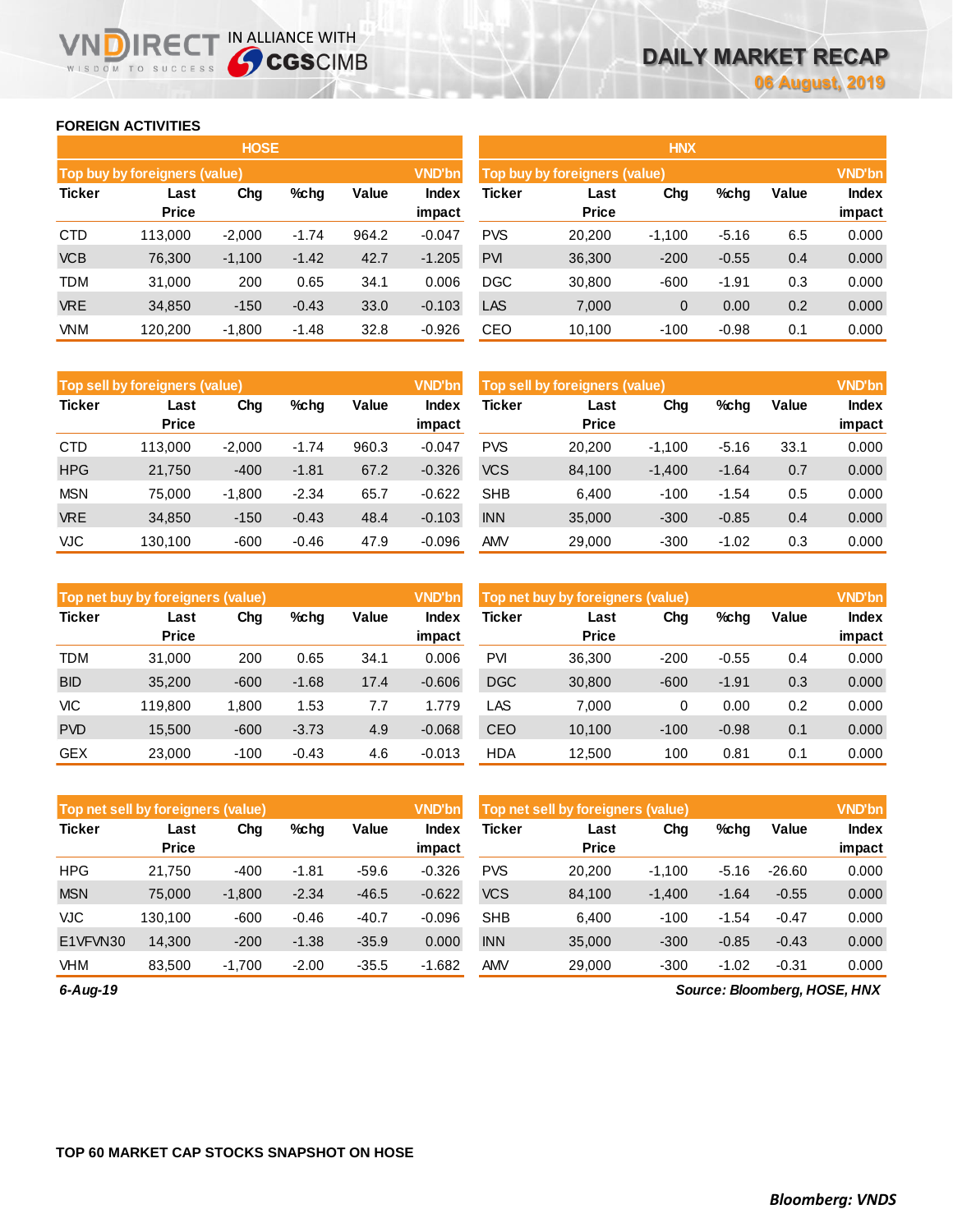# **DAILY MARKET RECAP**

| WISDOM TO SUCCESS      |                   | <b>Sy CGS</b> CIMB |                   |                   |                  |                                 |              |              | UAILT MARKET RECAP         |                    |              |                        |               |
|------------------------|-------------------|--------------------|-------------------|-------------------|------------------|---------------------------------|--------------|--------------|----------------------------|--------------------|--------------|------------------------|---------------|
|                        |                   |                    |                   |                   |                  |                                 |              |              |                            |                    |              | <b>06 August, 2019</b> |               |
|                        |                   |                    |                   |                   |                  |                                 |              |              |                            |                    |              |                        |               |
| No. Ticker             | <b>Price</b>      |                    | Price change (%)  |                   |                  | Mkt. Cap Outs. Vol. Float ratio |              |              | Avail. Fil Ave. daily vol. | P/E                | P/B          | <b>ROE</b>             | <b>ROA</b>    |
|                        | <b>VND</b>        | 1M                 | 3M                | 6M                | <b>US\$mln</b>   | <b>MIn'shs</b>                  | %            |              | $% (30 days - shs)$        | $\pmb{\chi}$       | $\pmb{\chi}$ | %                      | $\%$          |
| 1 VIC VM<br>2 VCB VM   | 119,800<br>76,300 | 2.7<br>5.1         | 6.8<br>15.1       | 21.3<br>35.0      | 17,235<br>12,167 | 3,346<br>3,709                  | 53.4<br>25.2 | 21.9<br>6.1  | 457,929<br>862,083         | 71.6<br>16.1       | 4.9<br>3.7   | 8.2<br>25.4            | 1.7<br>1.6    |
| 3 VHM VM               | 83,500            | $-2.9$             | $-6.2$            | 4.4               | 12,025           | 3,350                           | 30.3         | 33.9         | 860,722                    | 18.5               | 6.5          | 57.0                   | 16.7          |
| 4 VNM VM               | 120,200           | $-4.8$             | $-6.9$            | $-11.0$           | 9,000            | 1,741                           | 46.2         | 41.1         | 722,247                    | 22.0               | 7.4          | 35.0                   | 27.6          |
| 5 GAS VM               | 102,000           | $-1.5$             | $-5.5$            | 15.9              | 8,394            | 1,914                           | 4.2          | 45.3         | 287,429                    | 16.9               | 4.4          | 26.9                   | 17.7          |
| 6 SAB VM               | 279,200           | $-0.3$             | 16.1              | 19.8              | 7,698            | 641                             | 10.4         | 36.6         | 29,784                     | 41.5               | 10.2         | 27.1                   | 19.5          |
| 7 BID VM               | 35,200            | 7.3                | 6.3               | 11.4              | 5,174            | 3,419                           | 4.4          | 26.8         | 1,338,476                  | 16.7               | 2.2          | 13.8                   | 0.5           |
| 8 MSN VM               | 75,000            | $-11.8$            | $-13.8$           | $-4.3$            | 3,769            | 1,169                           | 25.4         | 8.6          | 459,608                    | 22.7               | 2.8          | 15.6                   | 5.7           |
| 9 VREVM                | 34,850            | $-2.5$             | $-1.0$            | 20.2              | 3,490            | 2,329                           | 100.0        | 16.5         | 1,646,735                  | 33.7               | 2.9          | 8.8                    | 6.3           |
| 10 CTG VM              | 20,200            | $-4.5$             | $-1.2$            | 0.5               | 3,234            | 3,723                           | 15.8         | 0.0          | 3,349,571                  | 13.7               | 1.0          | 7.8                    | 0.5           |
| 11 PLX VM              | 61,300            | $-5.0$             | 0.5               | 14.6              | 3,086            | 1,171                           | 7.3          | 6.9          | 1,396,842                  | 18.7               | 3.6          | 20.2                   | 6.3           |
| 12 TCB VM              | 20,250            | $-5.2$             | $-13.1$           | $-25.6$           | 3,044            | 3,497                           | 81.6         | 0.0          | 2,299,349                  | 8.0                | 1.3          | 17.0                   | 2.7           |
| 13 VJC VM              | 130,100           | 0.5                | 10.9              | 4.1               | 3,030            | 542                             | 53.1         | 9.9          | 659,242                    | 13.2               | 5.0          | 43.3                   | 15.1          |
| 14 HPG VM              | 21,750            | $-2.5$             | $-15.5$           | 3.6               | 2,582            | 2,761                           | 51.0         | 10.5         | 5,670,244                  | 7.5                | 1.4          | 19.9                   | 10.3          |
| 15 HVN VM<br>16 NVL VM | 38,800<br>58,900  | $-8.1$<br>$-2.3$   | <b>N/A</b><br>1.4 | <b>N/A</b><br>3.9 | 2,366<br>2,356   | 1,418<br>930                    | 2.7<br>32.2  | 19.9<br>31.5 | 771,803                    | 22.2               | 3.0<br>2.7   | 13.4<br>17.8           | 2.7<br>5.0    |
| 17 BVHVM               | 77,000            | $-7.1$             | 5.6               | $-19.5$           | 2,320            | 701                             | 27.9         | 23.3         | 494,998<br>222,572         | 16.5<br>51.2       | 3.5          | 6.8                    | 0.9           |
| 18 MWG VM              | 110,000           | 15.3               | 31.3              | 32.5              | 2,094            | 443                             | 87.2         | 0.0          | 912,163                    | 13.9               | 4.7          | 38.6                   | 12.1          |
| 19 VPB VM              | 18,800            | $-3.1$             | 1.9               | $-6.2$            | 1,986            | 2,457                           | 69.0         | 0.0          | 1,693,880                  | 6.3                | 1.2          | 20.6                   | 2.3           |
| 20 MBB VM              | 21,350            | 0.2                | $-0.7$            | $-2.3$            | 1,940            | 2,113                           | 55.2         | 0.0          | 3,669,865                  | 6.6                | 1.3          | 21.7                   | 1.9           |
| 21 FPT VM              | 48,950            | 5.0                | 10.5              | 26.4              | 1,428            | 678                             | 82.0         | 0.0          | 1,496,874                  | 11.3               | 2.5          | 23.4                   | 10.4          |
| 22 POW VM              | 13,450            | $-8.5$             | $-5.6$            | $-18.7$           | 1,354            | 2,342                           | 88.5         | 34.0         | 1,014,594                  | 16.4               | 1.3          | 7.8                    | 3.2           |
| 23 HDB VM              | 25,000            | $-4.8$             | $-8.4$            | $-18.0$           | 1,054            | 981                             | 71.9         | 5.7          | 1,191,432                  | 8.6                | 1.6          | 19.1                   | 1.4           |
| 24 EIB VM              | 17,950            | $-2.2$             | 4.4               | 0.6               | 949              | 1,229                           | 79.0         | 0.0          | 133,418                    | 49.6               | 1.4          | 2.9                    | 0.3           |
| 25 BHN VM              | 95,000            | 3.3                | 14.5              | 13.2              | 947              | 232                             | 0.9          | 31.4         | 7,097                      | 43.4               | 4.8          | 11.7                   | 5.5           |
| 26 STB VM              | 10,450            | $-8.3$             | $-13.3$           | $-15.7$           | 810              | 1,804                           | 93.9         | 10.1         | 3,381,237                  | 8.7                | 0.7          | 8.8                    | 0.5           |
| 27 PNJ VM              | 83,800            | 12.5               | 9.6               | 18.1              | 802              | 223                             | 68.5         | 0.0          | 479,109                    | 17.7               | 4.6          | 27.9                   | 17.8          |
| 28 TPB VM              | 22,500            | $-2.6$             | 5.6               | 7.4               | 800              | 827                             | 69.8         | 0.0          | 413,232                    | 8.4                | 1.6          | 21.8                   | 1.7           |
| 29 HNG VM<br>30 ROS VM | 18,250<br>28,500  | 2.0<br>$-2.9$      | 19.7<br>$-6.6$    | 26.3<br>$-10.0$   | 696<br>696       | 887<br>568                      | 23.7<br>27.0 | 48.5<br>46.4 | 1,244,362<br>10,495,370    | <b>N/A</b><br>79.4 | 1.7<br>2.7   | $-13.8$<br>3.5         | $-4.7$<br>1.9 |
| 31 DHG VM              | 95,100            | $-9.9$             | $-19.3$           | 11.8              | 535              | 131                             | 5.6          | 45.7         | 22,888                     | 20.7               | 4.1          | 20.2                   | 15.2          |
| 32 KDH VM              | 22,500            | $-3.4$             | $-4.1$            | $-3.0$            | 527              | 544                             | 74.8         | 3.0          | 277,722                    | 15.2               | 1.8          | 11.9                   | 7.9           |
| 33 SSIVM               | 21,650            | $-14.6$            | $-14.1$           | $-17.0$           | 474              | 509                             | 63.3         | 41.2         | 1,198,604                  | 10.8               | 1.2          | 10.9                   | 4.2           |
| 34 PHR VM              | 75,300            | 24.3               | 48.8              | 111.8             | 439              | 135                             | 33.0         | 41.1         | 590,409                    | 17.6               | 3.8          | 21.5                   | 11.8          |
| 35 REE VM              | 32,050            | $-3.9$             | 3.4               | -4.9              | 427              | 310                             | 84.4         | 0.0          | 764,688                    | 6.1                | 1.0          | 18.1                   | 10.1          |
| 36 GEX VM              | 23,000            | 7.0                | 1.3               | 5.0               | 420              | 425                             | 71.5         | 33.1         | 655,227                    | 8.9                | 1.7          | 19.1                   | 6.1           |
| 37 VGC VM              | 19,400            | $-4.9$             | <b>N/A</b>        | <b>N/A</b>        | 374              | 448                             | 19.8         | 36.0         | 820,077                    | 14.6               | 1.3          | 9.1                    | 3.4           |
| 38 SBT VM              | 16,550            | $-3.5$             | $-6.5$            | $-17.3$           | 374              | 525                             | 28.7         | 94.0         | 1,523,172                  | 30.5               | 1.5          | 4.9                    | 1.9           |
| 39 PDR VM              | 26,500            | $-0.2$             | 14.5              | 23.9              | 373              | 328                             | 37.7         | 41.6         | 978,935                    | 13.5               | 2.4          | 19.2                   | 5.7           |
| 40 CTD VM              | 113,000           | 7.4                | $-5.4$            | $-14.7$           | 371              | 76                              | 67.5         | 0.4          | 157,598                    | 8.4                | 1.1          | 13.4                   | 7.1           |
| 41 PPC VM              | 24,800            | $-20.0$            | $-8.1$            | 9.3               | 342              | 321                             | 24.6         | 33.7         | 639,146                    | 8.0                | 1.4          | 17.2                   | 13.2          |
| 42 VHC VM<br>43 GMD VM | 86,000<br>26,550  | $-2.3$<br>$-2.2$   | $-4.7$<br>3.3     | $-7.7$<br>3.5     | 342<br>339       | 92<br>297                       | 37.5<br>53.2 | 64.5<br>0.0  | 170,944<br>398,762         | 4.7<br>14.1        | 1.8<br>1.3   | 44.6<br>9.4            | 29.9<br>6.1   |
| 44 SCS VM              | 155,500           | $-2.8$             | $-4.0$            | 8.0               | 334              | 50                              | 99.1         | 28.7         | 6,205                      | 20.2               | 10.4         | 48.6                   | 43.6          |
| 45 TCH VM              | 21,950            | 2.8                | 2.8               | 12.6              | 333              | 353                             | 50.0         | 41.9         | 952,861                    | 29.2               | 1.7          | 5.9                    | 4.4           |
| 46 KBC VM              | 16,000            | 4.2                | 18.5              | 11.9              | 323              | 470                             | 71.4         | 24.6         | 2,347,706                  | 8.7                | 0.8          | 9.7                    | 5.3           |
| 47 NT2 VM              | 24,450            | $-10.1$            | $-8.6$            | $-16.3$           | 303              | 288                             | 32.1         | 26.5         | 124,821                    | 10.9               | 1.7          | 16.9                   | 7.4           |
| 48 NLG VM              | 30,400            | 5.2                | 3.4               | 15.2              | 299              | 229                             | 59.3         | 0.0          | 824,803                    | 8.1                | 1.6          | 19.1                   | 8.7           |
| 49 VPI VM              | 42,200            | 0.5                | 0.8               | 5.1               | 290              | 160                             | 100.0        | 40.7         | 242,239                    | 16.0               | 3.0          | 20.6                   | 8.1           |
| 50 LGC VM              | 34,150            | 1.2                | 31.6              | $-3.3$            | 283              | 193                             | <b>N/A</b>   | 4.0          | 637                        | 21.7               | 2.3          | 11.2                   | 3.0           |
| 51 PVD VM              | 15,500            | $-8.6$             | $-8.1$            | 4.6               | 281              | 421                             | 49.4         | 27.6         | 2,678,824                  | 12.9               | 0.5          | 4.0                    | 2.6           |
| 52 HCM VM              | 20,000            | $-18.7$            | $-20.0$           | $-12.4$           | 263              | 306                             | 76.5         | 43.0         | 625,750                    | 13.9               | 1.4          | 11.1                   | 6.7           |
| 53 HT1 VM              | 15,100            | $-4.1$             | $-9.0$            | $-2.3$            | 248              | 382                             | 99.9         | 42.6         | 121,874                    | 9.1                | 1.1          | 11.7                   | 6.0           |
| 54 DXG VM              | 16,050            | $-12.3$            | $-16.2$           | $-31.1$           | 241              | 350                             | 68.8         | 0.6          | 746,253                    | 4.3                | 1.0          | 27.0                   | 9.2           |
| 55 VCF VM<br>56 DPM VM | 201,500<br>13,650 | 15.1<br>$-11.7$    | 7.2<br>$-22.9$    | 36.1<br>$-39.1$   | 230<br>230       | 27<br>391                       | 0.6<br>36.6  | 48.4<br>28.8 | 402<br>503,703             | 8.8<br>16.3        | 3.2<br>0.7   | 44.3<br>4.9            | 30.4<br>3.5   |
| 57 CII VM              | 21,500            | $-4.0$             | $-8.5$            | $-5.3$            | 229              | 248                             | 87.1         | 17.0         | 428,797                    | 44.4               | 1.1          | 2.4                    | 0.5           |
| 58 VCIVM               | 32,700            | 3.2                | $-1.8$            | $-6.0$            | 229              | 163                             | 65.7         | 62.7         | 59,608                     | 6.5                | $1.5$        | 24.7                   | 12.7          |
| 59 HPX VM              | 26,500            | 1.1                | 0.0               | 6.0               | 228              | 200                             | 90.3         | 35.2         | 338,401                    | 11.8               | 2.1          | 19.4                   | 6.5           |
| 60 PAN VM              | 30,000            | 2.4                | $-13.0$           | $-19.8$           | 219              | 170                             | 47.3         | 3.8          | 26,477                     | 15.4               | 1.4          | 9.9                    | 3.7           |
|                        |                   |                    |                   |                   |                  |                                 |              |              | <b>Source: Bloomberg</b>   |                    |              | 6 Aug                  |               |

**VNDIRECT IN ALLIANCE WITH**